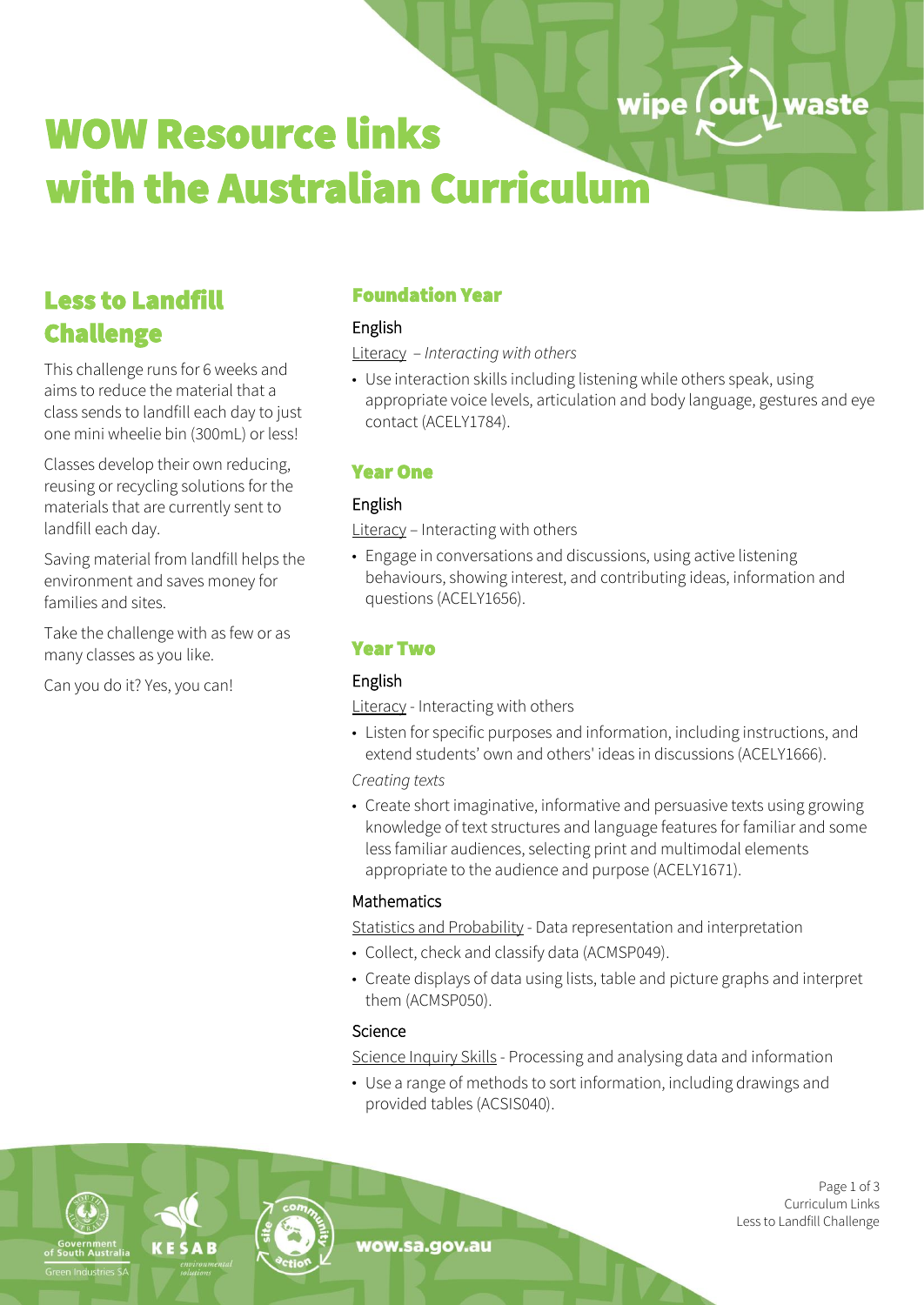# Less to Landfill Challenge



# Year Three

#### English

Literacy - Interacting with others

• Listen to and contribute to conversations and discussions to share information and ideas and negotiate in collaborative situations (ACELY1676).

#### Mathematics

Statistics and Probability - Data representation and interpretation

• Collect data, organise into categories and create displays using lists, tables, picture graphs and simple column graphs, with and without the use of digital technologies (ACMSP069).

wipe (out) waste

• Interpret and compare data displays (ACMSP070).

#### Year Four

#### **Mathematics**

Statistics and Probability - *Data representation and interpretation*

• Construct suitable data displays, with and without the use of digital technologies, from given or collected data. Include tables, column graphs and picture graphs where one picture can represent many data values (ACMSP096).

#### Year Five

#### English

Literacy – *Creating texts*

• Plan, draft and publish imaginative, informative and persuasive print and multimodal texts, choosing text structures, language features, images and sound appropriate to purpose and audience (ACELY1704).

#### **Mathematics**

Statistics and Probability - *Data representation and interpretation*

• Construct displays, including column graphs, dot plots and tables, appropriate for data type, with and without the use of digital technologies (ACMSP119).